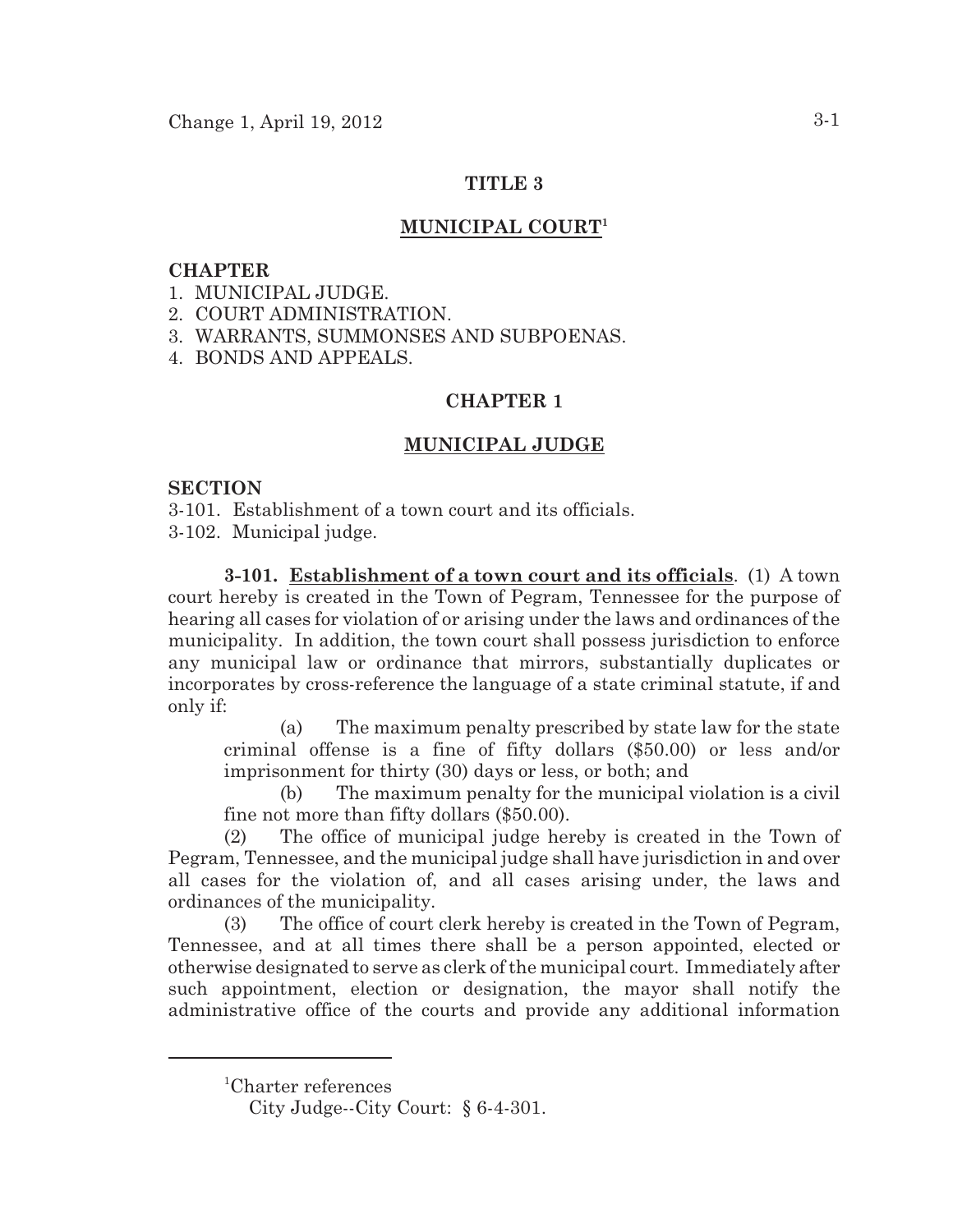concerning the clerk as may be required by the administrative director. The clerk shall attend mandatory annual training in accordance with those requirements set forth hereunder at § 3-102(6), unless the court clerk is also a municipal clerk or town recorder who is required to be certified pursuant to Tennessee Code Annotated, § 6-54-120. (as added by Ord. #2005-30, May 2005)

**3-102. Municipal judge**. (1) Powers and function. The municipal judge is vested with the judicial powers and functions of the mayor or town recorder of the Town of Pegram and is subject to the provisions of law and the town charter governing the municipal court presided over by the mayor or town recorder. In addition, the municipal judge is authorized to administer oaths.

(2) Qualifications. (a) The municipal judge shall be a minimum of thirty (30) years of age, be licensed by the State of Tennessee to practice law, and be a resident of the State of Tennessee. If the municipal judge for any reason no longer maintains his domicile in the State of Tennessee after his or her appointment, such removal of domicile shall automatically create a vacancy in the office of municipal judge.

(b) No municipal judge shall hold any other office or employment in the town concurrently with his employment as municipal judge. The town attorney may not serve as municipal judge for the town while employed as the attorney.

(3) Appointment and term. The municipal judge designated by the charter to handle judicial matters within the town shall be appointed by the board of mayor and aldermen, to serve at the pleasure of the board of mayor and aldermen, for a term of two (2) years, or until the next regular town election to fill vacancies in the office of mayor and/or aldermen next following the appointment of the municipal judge, whichever period is shorter.

(4) Vacancies in office. Vacancies in the office of the municipal judge arising from resignation, disqualification or for any other reason whatsoever, shall be filled in the same manner and for the same term prescribed for the appointment of the municipal judge.

(5) Oath and bond required. The municipal judge shall take an oath of office to support the constitutions of the United States and the State of Tennessee, to uphold the laws of the State of Tennessee and the laws and ordinances of the Town of Pegram, and to faithfully discharge the duties of the office of municipal judge, before any officer authorized to administer oaths. The municipal judge shall be bonded, if necessary, in the amount of fifty thousand dollars (\$50,000.00), by an authorized company organized and existing under the laws of the State of Tennessee to write such bonds. The cost of making any such bond of the municipal judge shall be paid by the Town of Pegram.

(6) Training required. All municipal court judges and municipal court clerks are required to complete three (3) hours of training or continuing education courses each calendar year. The Town of Pegram, Tennessee shall bear the expense of travel costs associated with the training and will reimburse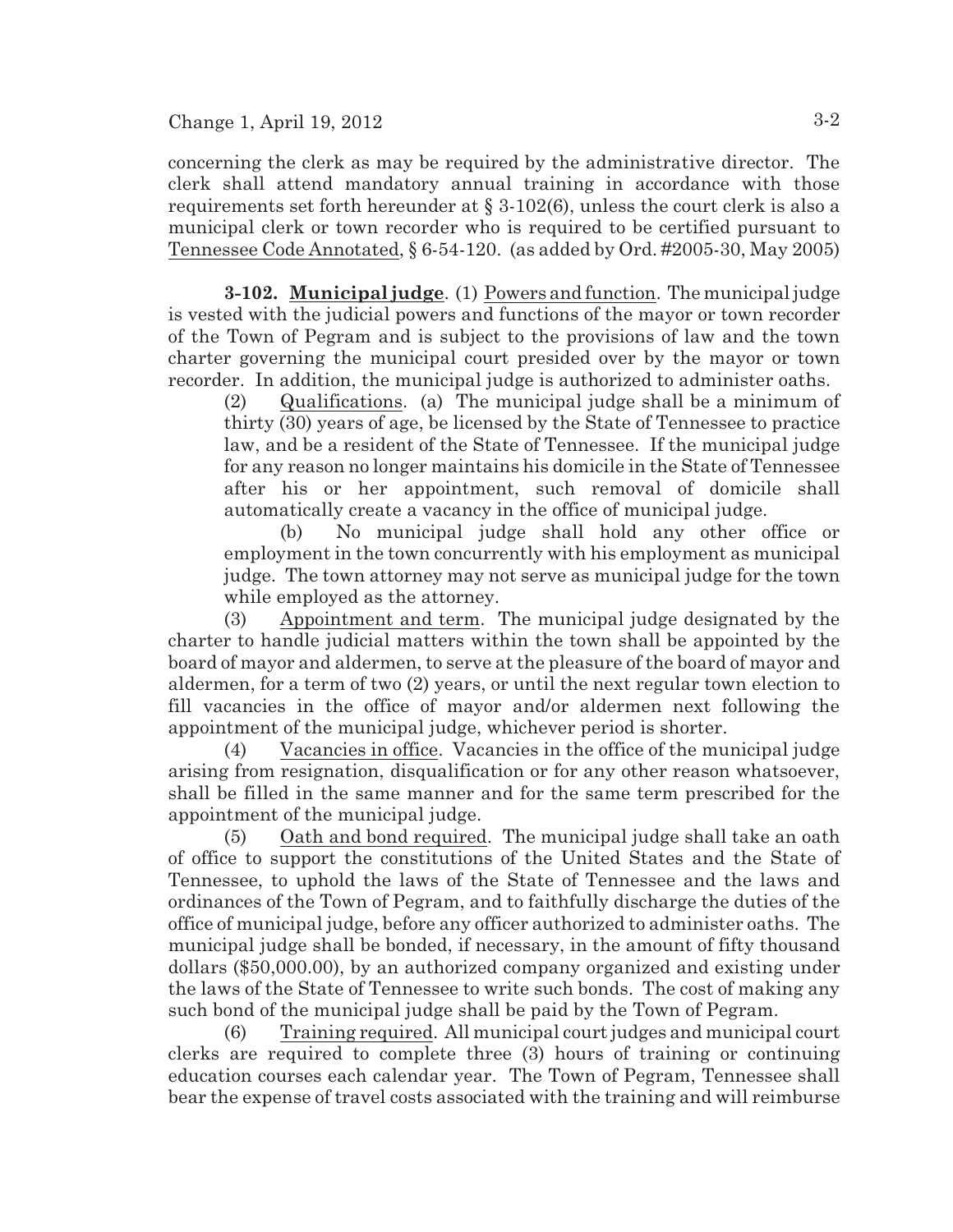the municipal judge and court clerk pursuant to the travel reimbursement regulations and policy adopted by the town. The administrative office of the courts will monitor and ensure that clerks and judges comply with the requirements of and receive the annual training.

(7) Conference required. Every municipal judge shall be required to attend the annual Tennessee Municipal Judges Conference, unless unable to do so because of physical incapacity. The municipality is responsible for expenses incurred in attending the annual conference and shall reimburse the same to the municipal judge and court clerk pursuant to the travel reimbursement regulations and policy adopted by the town.

(8) Salary. The salary of the municipal judge shall be fixed by the board of mayor and aldermen before the municipal judge's appointment and shall not be altered during the municipal judge's term of service.

(9) Judge pro tem. During the absence of the municipal judge from his or her duties for any reason for more than thirty (30) days, or at any time the office of the municipal judge is vacant, the board of mayor and aldermen may appoint a municipal judge pro tem to serve until the municipal judge returns to his or her duties or until the office of municipal judge is no longer vacant. The municipal judge pro tem shall have all the powers granted and qualifications required of the municipal judge. The municipal judge pro tem shall receive the salary fixed for the municipal judge who preceded the judge pro tem in office. (1990 Code, § 1-501, as replaced by Ord. #2004-08, Feb. 2004, and replaced and renumbered by Ord. #2005-30, May 2005)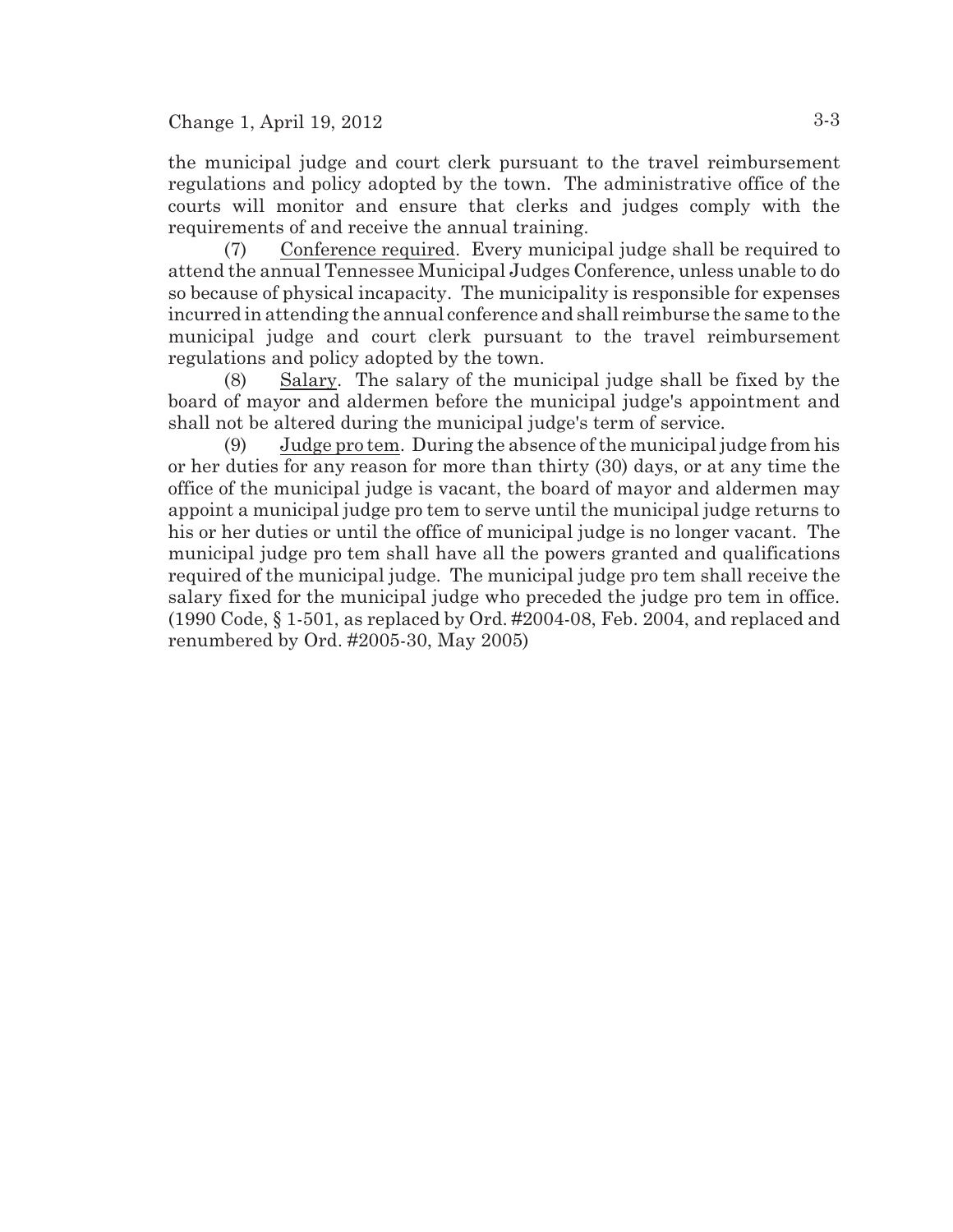## **CHAPTER 2**

## **COURT ADMINISTRATION**

#### **SECTION**

- 3-201. Maintenance of docket.
- 3-202. Imposition of fines, penalties, and costs.
- 3-203. Imposition of town litigation tax.
- 3-204. Disposition and report of fines, penalties, costs and taxes.
- 3-205. Disturbance of proceedings.

**3-201. Maintenance of docket**. The municipal judge shall keep a complete docket of all matters coming before him in his judicial capacity. The docket shall include for each defendant such information as his name; warrant and/or summons numbers; alleged offense; disposition; fines, penalties, and costs imposed and whether collected; whether committed to workhouse; and all other information that may be relevant. (1990 Code, § 1-502)

**3-202. Imposition of fines, penalties, and costs**. (1) All fines, penalties and costs shall be imposed and recorded by the municipal judge on the municipal court docket in open court.

(2) In all cases heard or determined by him, the municipal judge shall tax in the bill of costs those amounts set by the board of mayor and aldermen by resolution from time to time as is necessary. (1990 Code, § 1-507, as replaced by Ord. #2004-11, July 2004)

**3-203. Imposition of town litigation tax**. (1) A town litigation tax is hereby levied on the appropriate cases in town court in an amount, not to exceed the state litigation tax of thirteen dollars and seventy-five cents (\$13.75), as specified by the board of mayor and aldermen by resolution from time to time as is necessary.

(2) The privilege taxes levied pursuant to this chapter shall be paid to the town recorder monthly to be used for any and all municipal purposes. (1990 Code, § 1-510, as replaced by Ord. #2004-11, July 2004)

#### **3-204. Disposition and report of fines, penalties, costs and taxes**.

(1) All funds coming into the hands of the municipal judge shall be turned over to the court clerk. All funds coming into the hands of the court clerk in the form of fines, penalties, costs, forfeitures and taxes shall be recorded by the clerk and paid over daily to the Town of Pegram, Tennessee.

The clerk shall maintain accurate and detailed record and summary report of all financial transactions and affairs of the court, which shall reflect all disposed cases, assessments, collections, suspensions, waivers and transmittals of litigation taxes, court costs, forfeitures, fines, fees and any other receipts and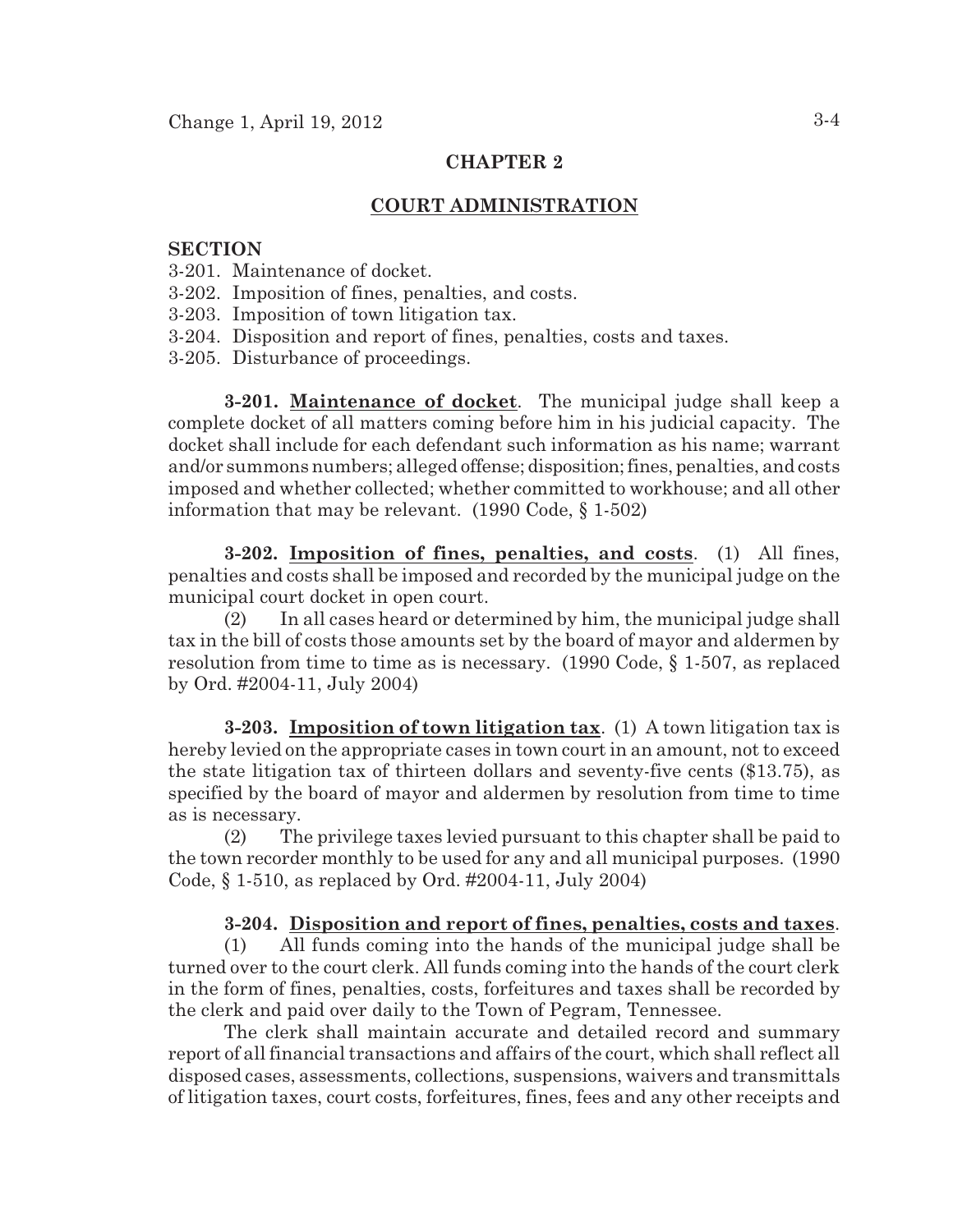Change 1, April 19, 2012  $3-5$ 

disbursements. At the end of each month the clerk shall submit to the board of mayor and aldermen a report accounting for the collection or non-collection of all fines, penalties, costs and taxes imposed by the town court during the current month and to date for the current fiscal year. An annual audit of the financial records and transactions of the court shall be made by the town.

(2) After receiving funds collected as court cost from the court clerk each month, the town recorder shall pay over to the state one dollar (\$1.00) of the court cost collected on each case to be used as an "education fee" to fund training programs for judges and clerks. The one dollar (\$1.00) fee shall be in addition to any litigation tax collected. The said fee shall not be added to the town's court cost, but shall be paid to the state out of the existing court cost. (1990 Code, § 1-511, as replaced by Ord. #2004-11, July 2004, and Ord. #2005-29, May 2005)

**3-205. Disturbance of proceedings**. (1) It shall be unlawful for any person to willfully fail to appear in court for violation of a municipal ordinance.

(2) It shall be unlawful for any person to willfully create any disturbance of any trial before the municipal court by making loud or unusual noises, by using indecorous, profane, or blasphemous language, or by any distracting conduct whatsoever.

(3) Any disturbance of the proceedings of the municipal court may constitute a contempt of court, punishable by a fine of fifty dollars (\$50.00) per violation or imprisonment, or both. (as added by Ord. #2004-11, and replaced by Ord. #2005-29, May 2005)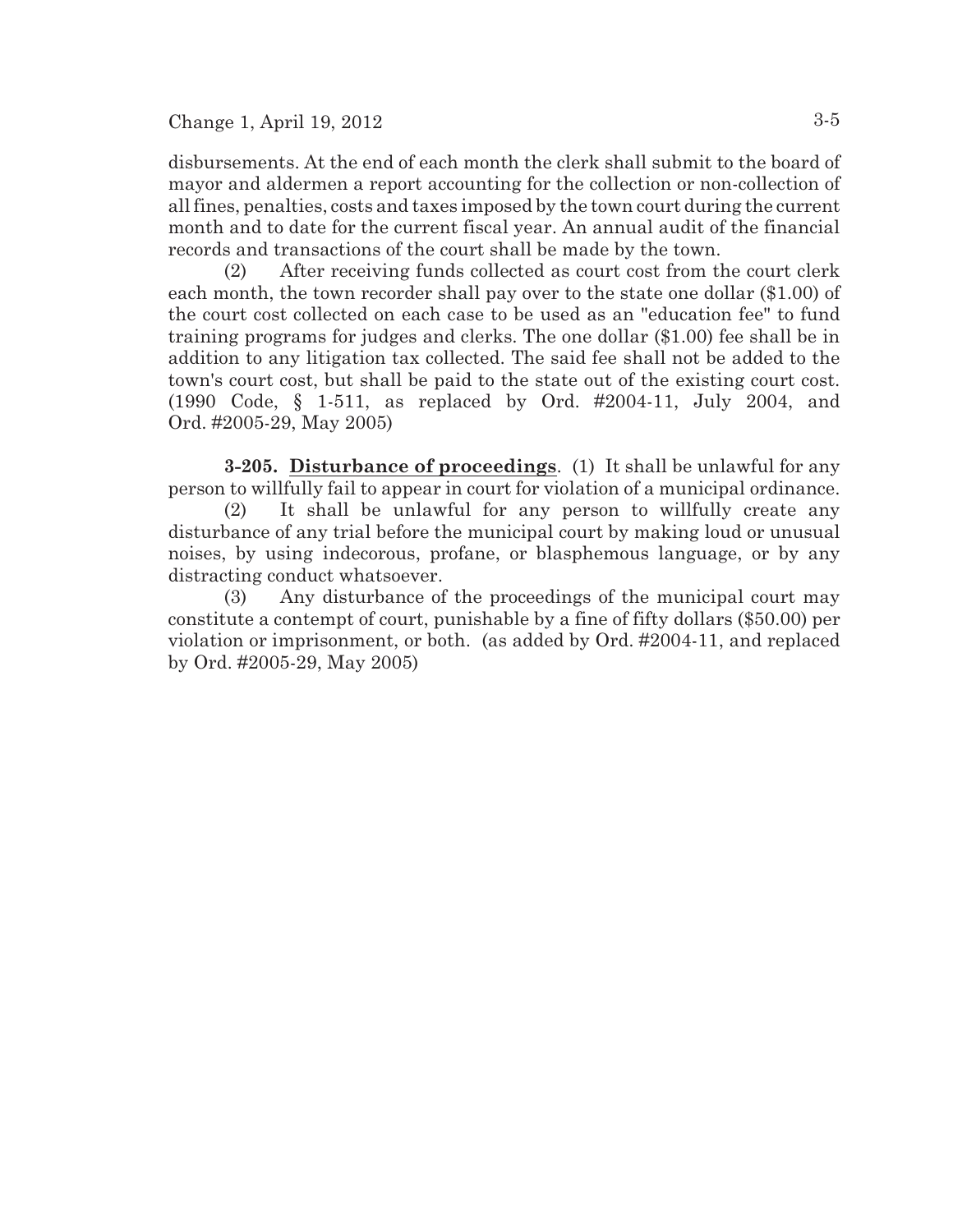## **CHAPTER 3**

## **WARRANTS, SUMMONSES AND SUBPOENAS**

## **SECTION**

- 3-301. Issuance of arrest warrants.
- 3-302. Issuance of summonses.
- 3-303. Issuance of subpoenas.

**3-301. Issuance of arrest warrants**.<sup>1</sup> The municipal judge shall have the power to issue warrants for the arrest of persons charged with violating municipal ordinances. (1990 Code, § 1-503)

**3-302. Issuance of summonses**. When a complaint of an alleged ordinance violation is made to the municipal judge, the judge may in his discretion, in lieu of issuing an arrest warrant, issue a summons ordering the alleged offender personally to appear before the municipal court at a time specified therein to answer to the charges against him. The summons shall contain a brief description of the offense charged but need not set out verbatim the provisions of the municipal code or ordinance alleged to have been violated. Upon failure of any person to appear before the municipal court as commanded in a summons lawfully served on him, the cause may be proceeded with ex parte, and the judgment of the court shall be valid and binding subject to the defendant's right of appeal. (1990 Code, § 1-504)

**3-303. Issuance of subpoenas**. The municipal judge may subpoena as witnesses all persons whose testimony he believes will be relevant and material to matters coming before his court, and it shall be unlawful for any person lawfully served with such a subpoena to fail or neglect to comply therewith. (1990 Code, § 1-505)

<sup>&</sup>lt;sup>1</sup>State law reference

For authority to issue warrants, see Tennessee Code Annotated, title 40, chapter 6.